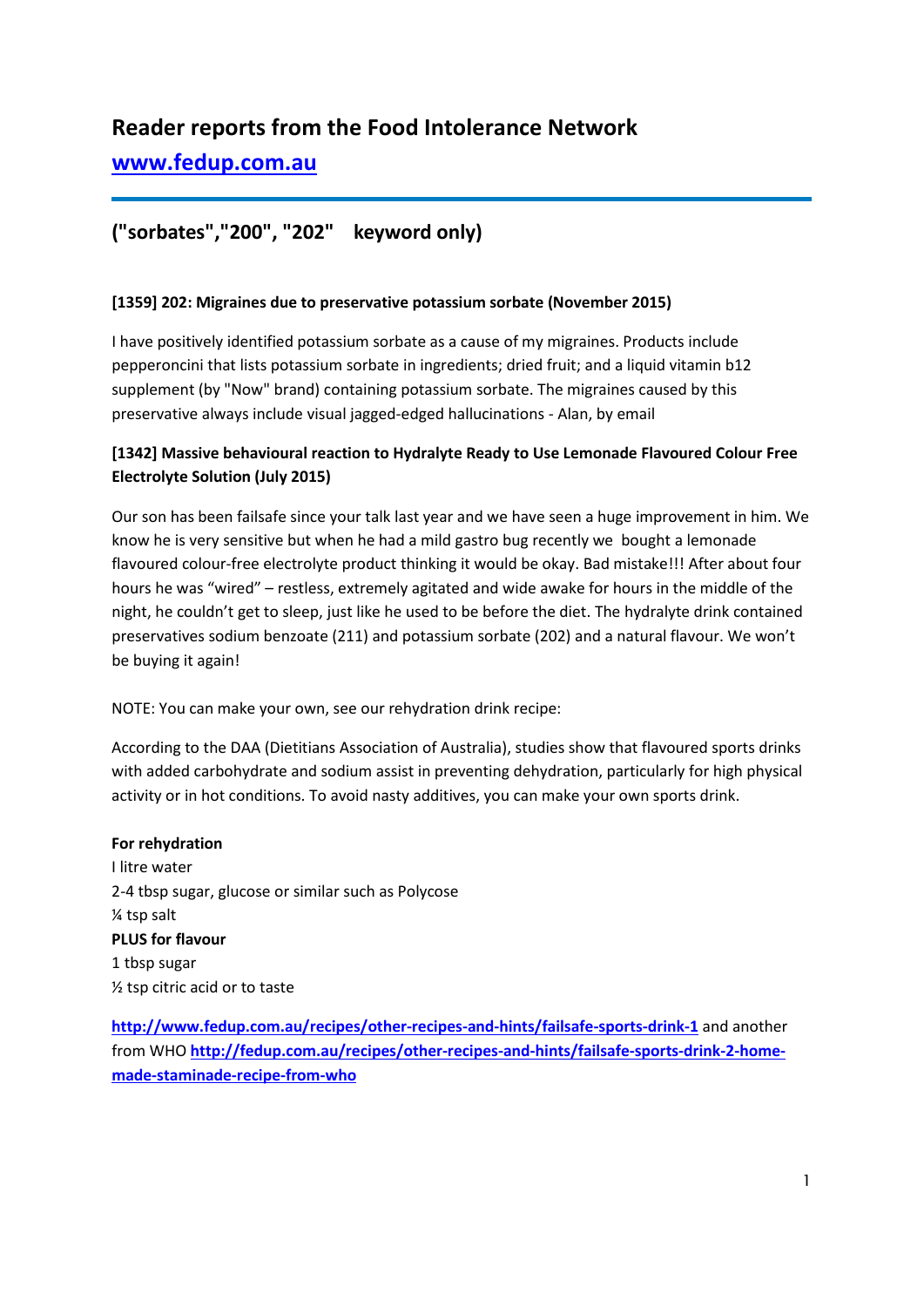### **[1318] 202: Anaphylactic reaction to paracetamol with added sorbate preservative E202 (March 2015)**

I am 75 and have taken paracetamol on occasions for many years and more recently due to a spine problem was on the maximum dose for around five months plus morphine and others. No reaction problems. However a couple of weeks ago I obtained my paracetamol from different local chemist. I took two tablets and felt a bit strange, I mentioned this to my wife jokingly that I must be allergic to paracetamol now, I have problems with most drugs but not anaphylactic. I then took another two tablets 24 hours later and immediately went into quite a severe reaction. Normally I can clear it with about a litre of water and a couple of hours. This however kept on coming back for about eight hours even taking an antihistamine. I could not understand why this had occurred.

Next day I looked at the non active ingredients. The two makes were the same but the new batch contained E202. The tablets I reacted to were manufactured by M & A Pharmachem Ltd. Bolton. I emailed all three companies and got replies from the two that I normally use but nothing from the company I had the problem with I even followed up with a phone call.

Preservative E202 preservative is also in most fruit drinks and pops. Don't know why I have suddenly been affected by it, but since the episode with the tablets, drinks that I have always had are now affecting me but to a lesser degree - Bryan, UK

### **[1297] 200: Sorbates and depression (January 2015)**

I looked for information on sorbates years ago and never found any. Now that I see you have stories on your web site like mine, I'll tell my story. I'd like others who have the same problems to learn of the cause much earlier than I did.

It started sometime around 1990, and that's a guess. I had a slow onset of fatigue, which some called laziness.

It would start as my simply being weak, slow and stupid. I didn't even know it was happening. This would be deepest for a couple of hours and the go away, followed by hours of fatigue. I just felt crappy.

But I didn't understand the effect myself. It affected my humour, my marriage and my job. I just seemed to change. I didn't even see that it varied. But when I look back, I ate foods regularly with sorbic acid/potassium sorbate.

It only got worse over several years. It manifested into what was diagnosed as depression. I went to different doctors trying to find a cure and they tried 4 different anti-depressants. Nothing helped. No one considered that it was better and worse at different times, least of all me. I have to say it was awful, a terrible emotional load to be told it is all in your head, there is nothing physically wrong with you.

In 2001 it all changed. I made the decision to lose weight and I chose a low carbohydrate diet on my doctor's recommendation. I started walking for fitness at the same time. I got much better and only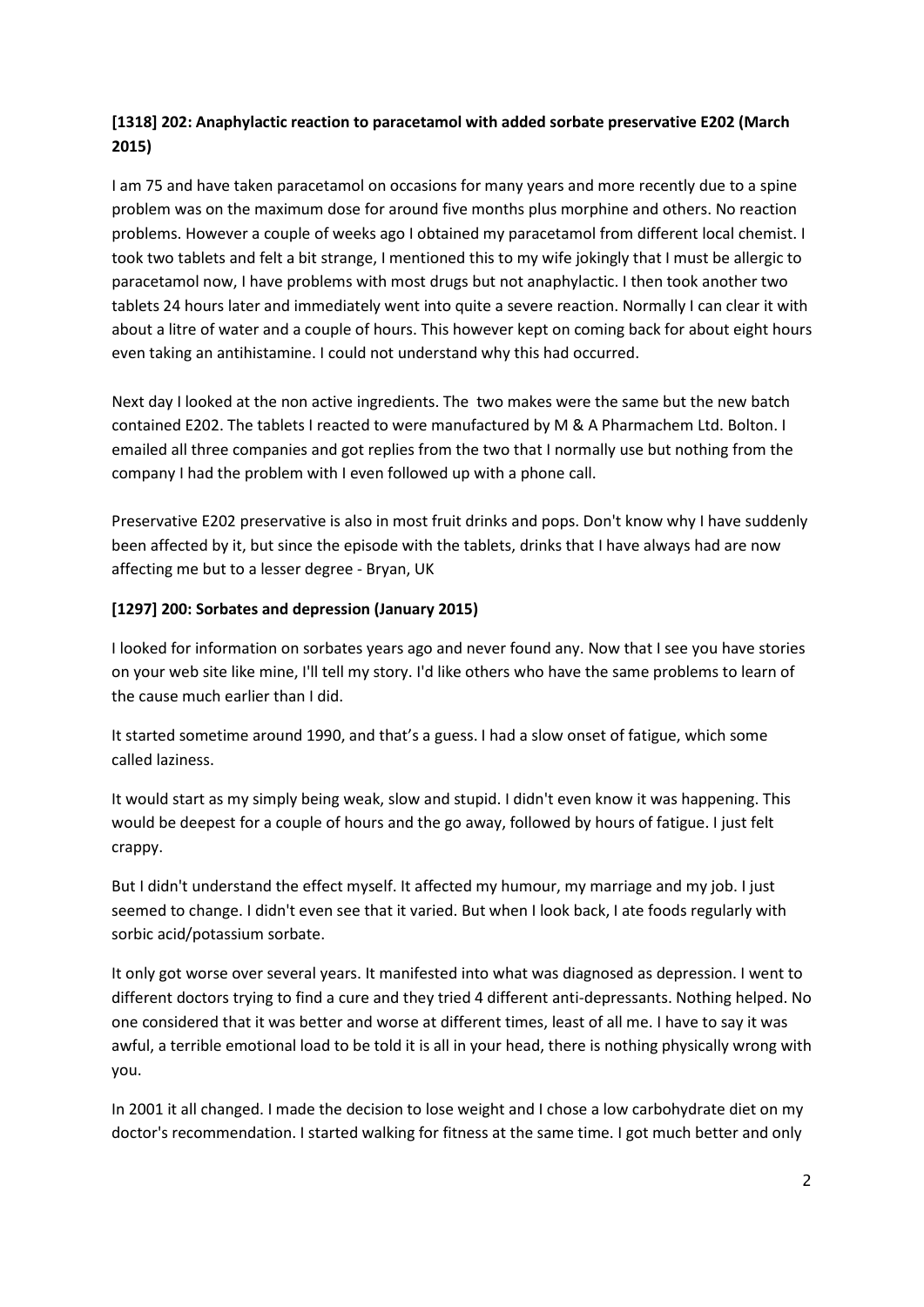rarely had problems. I went to a gym and got into the best shape of my adult life. Before that I had included both yoghurt and Miracle Whip.

I had cut almost all the sugar from my diet and felt much better. Because of this I decided I had a sugar problem.

Over the next two years I ruled out things until I finally realized it was the sorbic acid. Since then I have been pretty much free of its effects, and every time I have had them I traced it to sorbic acid, potassium sorbate or polysorbate 80.

Later: After the many years of misery this caused me, I would like very much for other to learn that not only can this happen, it does happen and is too rare to be part of the medical record. There is nothing that will cause depression, and possibly lead to suicide, like being told a very real problem is "in your head". If it wasn't for my refusal to accept "the truth" and keep on looking for a solution, I would not be here. I wonder how many people never know of the very real cause of their problems - Jim from forum.

### **[1278] 202: Hives from sorbate preservative (September 2014)**

My 3 year old daughter gets hives from potassium sorbate (preservative 202). The first reaction came from home made pizza. I made the base from scratch but used a jar pizza sauce. The reaction was quite dramatic and scary. She came up in bright red hives all around her mouth within minutes. They lasted approximately 1 1/2 hours. I raced her down to the GP (I have another child with severe food allergies so I was terrified it was happening again). I also had no idea what ingredient in the pizza had caused the reaction. Obviously pizza contains some high risk foods as far as allergies go (dairy, wheat) but she'd eaten every ingredient in the past except the pizza sauce. We were referred to a paediatric allergist. He didn't know what ingredient caused the reaction and felt it was unnecessary to put such a young child through further testing.

After 2 weeks we tried the pizza sauce again and she reacted again. We were told it wasn't a serious reaction and to avoid that brand of pizza sauce. A couple of months later she reacted to a new brand of margarine and the only ingredient they have in common is preservative 202. One other thing, she didn't have any other obvious allergy symptoms (vomiting etc) and, at the time, she didn't complain about the inside of her mouth but I also wonder if it gave her an unpleasant sensation inside her mouth. Months later, she still refuses to eat pizza and margarine/butter. It's pretty unusual for a 3 year old to request vegemite on toast with no margarine or butter. Prior to the reaction she happily ate sandwiches and toast with margarine. - Vicki, by email

### **[1259] 202 sorbates: Rash reaction to potassium sorbate in Starbuck's cafe mocha (February 2014)**

When I drink Starbuck's cafe mocha I get significant irritation on my face. It affects the skin between my eyes, my cheeks, the crevices of my nose and my chin. At times it has spread to my scalp. It can also affect the center of my chest. It mainly just looks bad but the affected skin can be tender and sting. Without further exposure the redness lasts a few days. After researching the ingredients it seems likely the potassium sorbate ingredient is the cause, though it will take exposure to potassium sorbate through other products to be certain.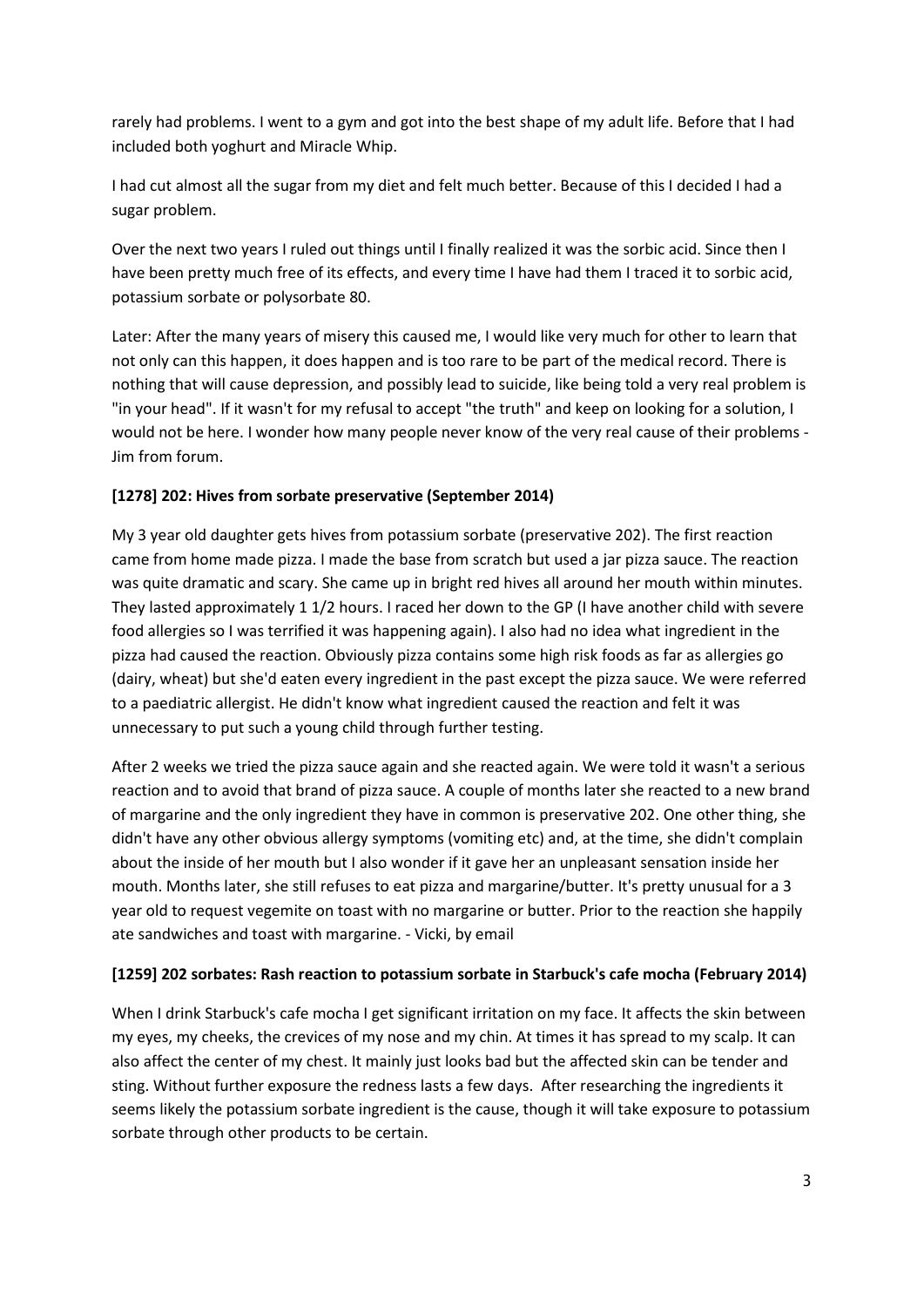Starbuck's cafe mocha is made with Fontana Bittersweet Chocolate Mocha Sauce which contains this ingredient. The ingredients for the Fontana sauce can be seen here: **[http://www.starbucksfs.com/Products/Details/Bittersweet\\_Chocolate\\_Sauce](http://www.starbucksfs.com/Products/Details/Bittersweet_Chocolate_Sauce)** - Rick, by email

### *Sue's comment:*

I agree that potassium sorbate (preservative E202) seems the most likely cause of facial irritation. It is well documented in the medical literature that sorbic acid and potassium sorbate can cause contact dermatitis but less well known that foods containing sorbates can cause erythema (reddening of the skin), most frequently on the face and back, worse in people with rosacea.

Reference: CRC Handbook of Food, Drug and Cosmetic Excipients, page

366 **[http://books.google.com.au/books?id=FDisTRAhLRoC&pg=PA366&lpg=PA366&dq=Cutaneou](http://books.google.com.au/books?id=FDisTRAhLRoC&pg=PA366&lpg=PA366&dq=Cutaneous+reactions+to+sorbic+acid+and+potassium+sorbate+Fisher+AA&source=bl&ots=PmAzNNxk19&sig=PsxzACvnJTZEVvSjLIP1HcFXTPc&hl=en&sa=X&ei=Yf7zUsm0BMfqkAXXioBw&ved=0CDMQ6AEwAw#v=onepage&q=Cutaneous%20reactions%20to%20sorbic%20acid%20and%20potassium%20sorbate%20Fisher%20AA&f=false) [s+reactions+to+sorbic+acid+and+potassium+sorbate+Fisher+AA&source=bl&ots=PmAzNNxk19&si](http://books.google.com.au/books?id=FDisTRAhLRoC&pg=PA366&lpg=PA366&dq=Cutaneous+reactions+to+sorbic+acid+and+potassium+sorbate+Fisher+AA&source=bl&ots=PmAzNNxk19&sig=PsxzACvnJTZEVvSjLIP1HcFXTPc&hl=en&sa=X&ei=Yf7zUsm0BMfqkAXXioBw&ved=0CDMQ6AEwAw#v=onepage&q=Cutaneous%20reactions%20to%20sorbic%20acid%20and%20potassium%20sorbate%20Fisher%20AA&f=false) [g=PsxzACvnJTZEVvSjLIP1HcFXTPc&hl=en&sa=X&ei=Yf7zUsm0BMfqkAXXioBw&ved=0CDMQ6AEwA](http://books.google.com.au/books?id=FDisTRAhLRoC&pg=PA366&lpg=PA366&dq=Cutaneous+reactions+to+sorbic+acid+and+potassium+sorbate+Fisher+AA&source=bl&ots=PmAzNNxk19&sig=PsxzACvnJTZEVvSjLIP1HcFXTPc&hl=en&sa=X&ei=Yf7zUsm0BMfqkAXXioBw&ved=0CDMQ6AEwAw#v=onepage&q=Cutaneous%20reactions%20to%20sorbic%20acid%20and%20potassium%20sorbate%20Fisher%20AA&f=false) [w#v=onepage&q=Cutaneous%20reactions%20to%20sorbic%20acid%20and%20potassium%20sorb](http://books.google.com.au/books?id=FDisTRAhLRoC&pg=PA366&lpg=PA366&dq=Cutaneous+reactions+to+sorbic+acid+and+potassium+sorbate+Fisher+AA&source=bl&ots=PmAzNNxk19&sig=PsxzACvnJTZEVvSjLIP1HcFXTPc&hl=en&sa=X&ei=Yf7zUsm0BMfqkAXXioBw&ved=0CDMQ6AEwAw#v=onepage&q=Cutaneous%20reactions%20to%20sorbic%20acid%20and%20potassium%20sorbate%20Fisher%20AA&f=false) [ate%20Fisher%20AA&f=false](http://books.google.com.au/books?id=FDisTRAhLRoC&pg=PA366&lpg=PA366&dq=Cutaneous+reactions+to+sorbic+acid+and+potassium+sorbate+Fisher+AA&source=bl&ots=PmAzNNxk19&sig=PsxzACvnJTZEVvSjLIP1HcFXTPc&hl=en&sa=X&ei=Yf7zUsm0BMfqkAXXioBw&ved=0CDMQ6AEwAw#v=onepage&q=Cutaneous%20reactions%20to%20sorbic%20acid%20and%20potassium%20sorbate%20Fisher%20AA&f=false)**

#### **[See 200-203 Sorbates factsheet](http://fedup.com.au/factsheets/additive-and-natural-chemical-factsheets/200-203-sorbates)**

We would be interested to hear any other reports of a reaction to this product: **[suedengate@ozemail.com.au](mailto:suedengate@ozemail.com.au)**

### **[1244] 202: splenic flexure syndrome due to potassium sorbate preservative in margarine (October 2013)**

I developed 202 intolerance in my mid 40s and now avoid 202 like the plague as it gives me pain in the splenic flexure of my descending colon, sometimes inflaming the whole descending colon. I suffered a barium meal, and no consult with any doctor delivered me an answer to my difficulty. Elimination of 202 solved a range of unexplained symptoms. I picked up the problem by timing my recurrent pain 1.5 hours after spreading margarine on my toast. - by email, New Zealand

### **[1223] 200: Sorbate preservatives and migraine and mood disturbance (October 2013)**

I just wanted to let you know I tried an Olive Leaf Extract (Tree of Health brand) that contains potassium sorbate (preservative E 202) . I experienced migraines and mood disturbance. I am sensitive to glutamates, but wasn't aware of any sensitivity to sorbates. I have tried other brands of Olive Leaf Extract which I have not had a problem with. I do not have a known salicylate sensitivity. by email

**[1221] 202: Night terrors and sleep disturbance in a senior related to potassium sorbate preservative? (August 2013)**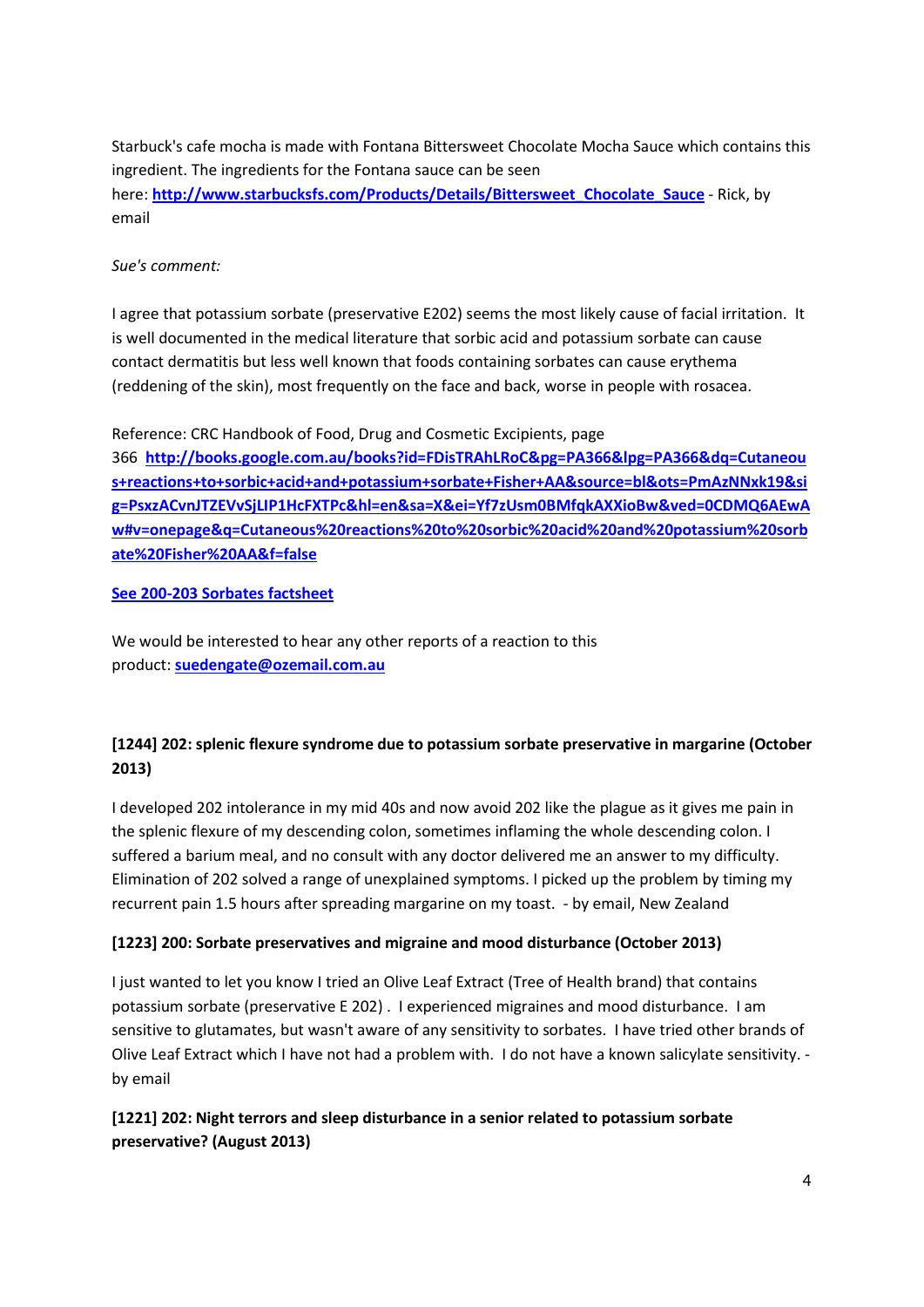I came across your web site when I was trying to find out if potassium sorbate could cause sleep disturbances. My sister aged 61 was awake for about three hours and kept repeating the words "I'm terrified" and I believe it was from the potassium sorbate that was in the sweet cider we were using to make her fruit smoothies. She had no headaches for several days, then had one on Saturday. I asked the Aide if she did anything different and she mentioned the cider. I checked the label and saw the preservative. Then that same night my sister was awake with the night terrors. I had also noticed a slight rash on her face and found that the preservative can cause rashes also. I poured all that cider away and bought some that has no preservatives and she slept good for me the last two nights. -Leanda, US, by email

See also **[\[797\]](http://fedup.com.au/stories/2009/797-202-behaviour-and-night-terror-induced-by-potassium-sorbate-202-in-panamax-june-2009)** 202: Behaviour and night terror induced by potassium sorbate (202) in Panamax (June 2009)

#### [**1104] Had to work it out for myself because the doctors didn't know (February 2012)**

I am one of those people that had to work out myself what was wrong with me because all the doctors I went to didn't know. I even had one doctor so exasperated he offered me an antidepressant! I went through so much trying to find out what was wrong with me. And the doctors were no help at all. After a few years of reading newspaper articles and looking at what I ate I finally worked out my problem - that being preservatives 202 and 282. It was so good when a doctor listened to me, agreed and sent me to a dietician who agreed as well. I was then able to get my life in some semblance of order. - Maria, by email

#### **[1000] Sorbates, nitrates: Preservatives cause mouth ulcers and irritable bowel (March 2011)**

I am in my sixties. I can tell if a product has sorbates by the sore spots that develop in the mouth and then develop into mouth ulcers. With margarine (the RPA recommended challenge) it tends to build up over several meals. I have also worked out the preservatives in meats, particularly bacon and silverside, give a disturbed alimentary canal showing signs at the rear end. - Trevor, by email

### **[864] 200: Severe contact dermatitis reaction to sorbates (200-203) (November 2009)**

My son is now almost 4. He has always eaten happily from a wide range of food groups. We generally try to avoid feeding him (much) processed food, but since we travel a lot, it is inevitable that we also eat on the run. He was just under 12 months when he had his first reaction - to eating cream cheese. The effect was instantaneous and obvious: raised, red rashes on mouth, face, fingers, belly - anywhere that the food made contact. Other common allergens (like dairy, wheat, soy, nuts) clearly were no problem, so it only took another couple of incidents for us to figure out preservative 202 was the culprit. Since then we have mostly been able to avoid it, but it does crop up when we're not expecting it: like in some yoghurts (in NZ), margarines and so-called some 100% orange juices (the 100% claim is on the front of the bottle, but preservative 202 is listed in the ingredients). Again, the reaction is obvious - and although it causes some discomfort, the reaction doesn't seem to pose any obvious health risk.

As an aside, after spending some time this evening trying to research 202 allergies on the internet, I am surprised how very little information is available on it. Your website was one of the few to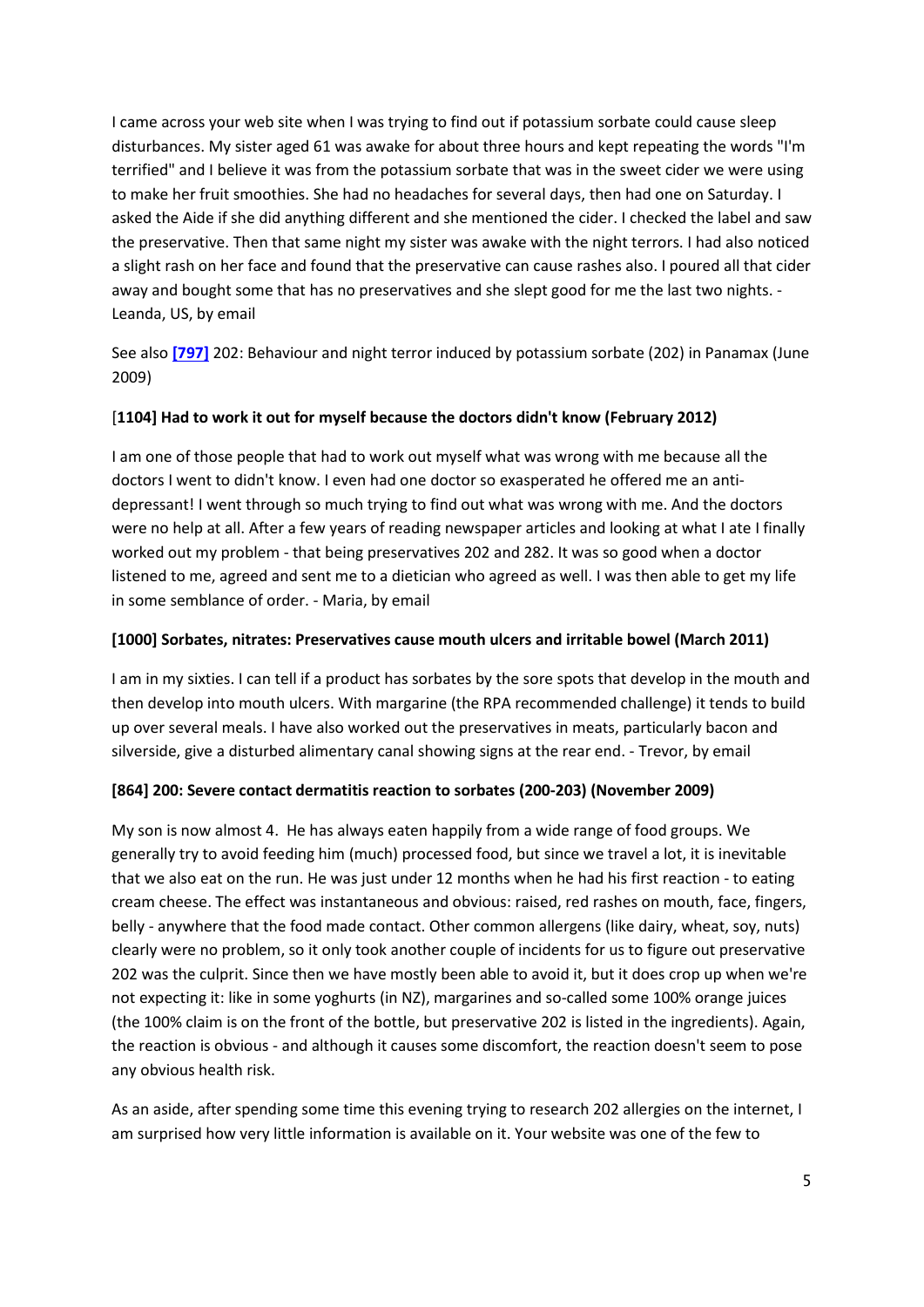contain any information. Thanks for the tips about sorbates being also present in pharmaceutical products, since I had no idea about this. – Kate, by email (It is illegal to say 100% juice if there is a listed preservative! The ACCC has prosecuted several companies over that, see**[https://www.accc.gov.au/media-release/accc-receives-undertakings-from-orange-juice](https://www.accc.gov.au/media-release/accc-receives-undertakings-from-orange-juice-producer)[producer](https://www.accc.gov.au/media-release/accc-receives-undertakings-from-orange-juice-producer)**. If you'd like me to act on it, let me know the name of the company. It is only through consumer complaints that change will occur.- S)

#### **[801] 202: Potassium sorbate makes my son clingy, crying (June 2009)**

I have a 6 year old son who I already knew was intolerant to some foods. He has periods of eczema (which we have been able to control with his diet) and we have avoided these things for years. Luckily, because he was basically born with eczema, I had been very careful about introducing foods.

I started giving him crumpets for breakfast when he was 2. He would be fine after eating them, however when he woke from his sleep he would be screaming and hitting me, very violent and uncontrollable. I initially thought it was hunger, as I found that when I gave him something to eat he would calm down. Anyway, to cut a long story short. I found out about preservative 282 and cut it out completely. He was normal again!!

On and off over the years I discovered other things that affected him, so I added those to my list of things to avoid. A few months ago we went over to Europe. When we came back he went back to school and started getting very clingy, crying and not being able to read or write properly and was not able to concentrate. I have had trouble with these symptoms on and off over the 1½ years. I mentioned this to my friend, she gave me your book and I started an additive free diet.

After about 1 week everything had improved dramatically. I waited about 4 weeks before I introduced additives, one a time … He reacted to 202 (potassium sorbate) in a drink of juice by crying and becoming clingy. He had it at dinner time, then had trouble getting to sleep. The next day he was very sensitive and cried a lot and hid in his room when our visitors arrived and would not come out until they had been there for several hours. He got better after he had his lunch (which he ate by himself in his room). He then came out, but didn't talk much and sat right next to me. He only had it the once, as I did not want to make the situation worse. He can drink fresh juice with no problem. - Michelle by email

### **[800] 200, 160b, 320: Big "no-no's" cause cramping and diarrhea (June 2009)**

I am a 43 mother and have done the RPA elim diet. I have Colitis that was triggered by a single episode of food poisoning ten years ago. It took a long time to get a diagnosis of microscopic colitis. For a long time I was told that it was irritable bowel. Finally a colonoscopy and biopsy showed it - a very under-diagnosed condition. My big 3 "no-no's" are: annatto 160b, synthetic antioxidants such as BHA 320, and sorbates. All of those cause cramping and diarrhoea. – Kate, by email

#### **[797] 202: Behaviour and night terror induced by potassium sorbate (202) in Panamax (June 2009)**

When my son had a nasty chest infection/bronchitis I gave him crushed up Panamax paracetamol 4 hourly for a couple of days, as well as the inners of amoxil capsules.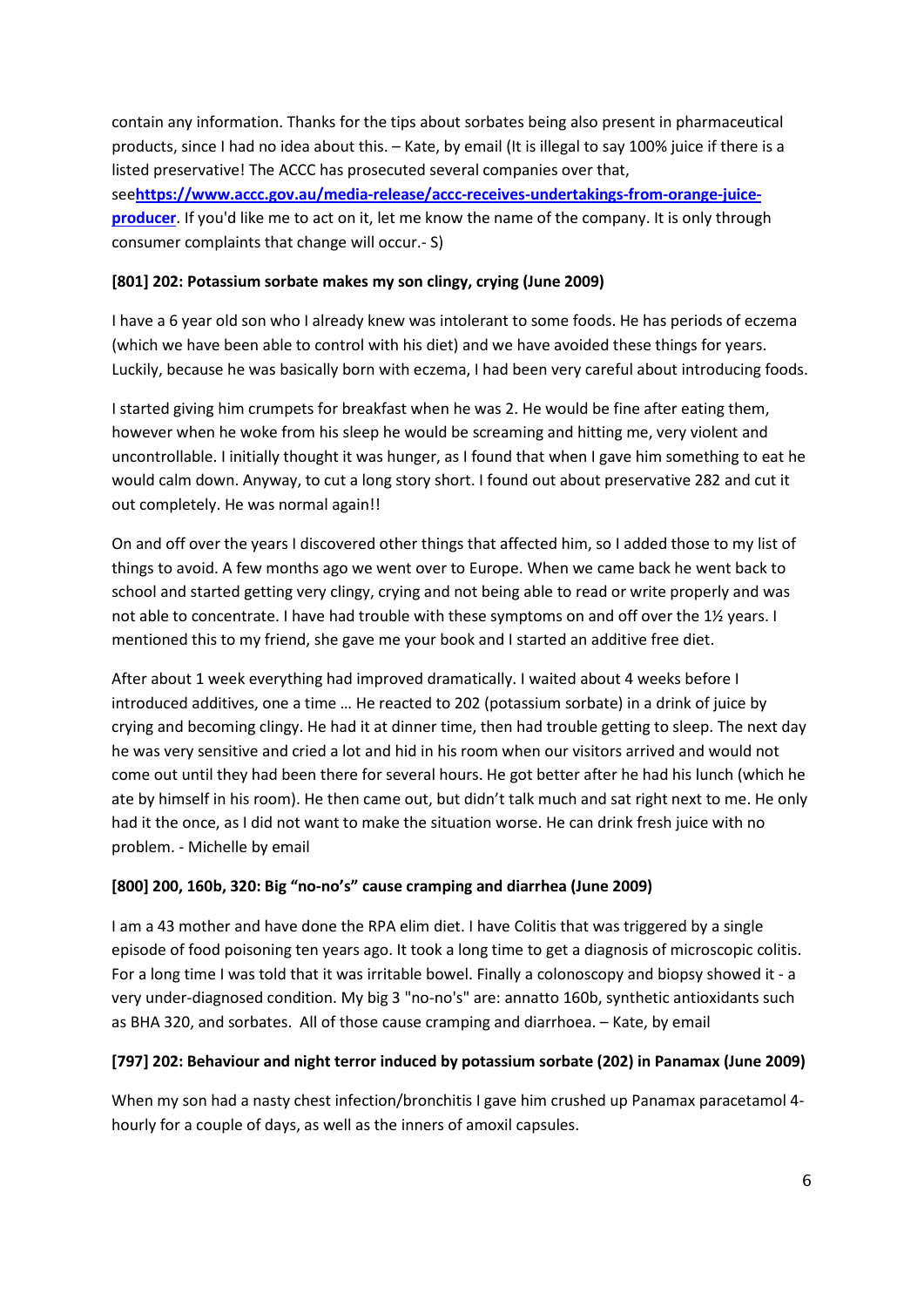A couple of days later, his behaviour was absolutely shocking and it culminated in him having a night terror one evening, the most severe one he has had since being failsafe since last September.

I knew something was going on, and I decided to check up about Panamax – and discovered it has potassium sorbate (202) in it. We have not yet done any challenges on additives as we already avoid dairy and salicylates, so decided to pretty much stay additive-free. However, we do seem to be okay with moderate amounts of pure MSG and amines.

I strongly suspect that his behaviour and night terror were induced by the preservative 202. What angers me more is that I was completely unaware of the existence of the preservative in this product, due to the lack of these medicine companies having to label their products. Our kids are already sick when we need to give these drugs to them, and they need to get better, but how can they when their body is also trying to fight against an artificial preservative?

Even when I asked at the chemist for a preservative-free paracetamol, they were not able to tell me what was in the products they sold. If only we could have good information about what is in these medical items, ie. through labelling. I don't accept the excuse that there isn't enough room on the packaging – if a box of soap can list its numerous chemical ingredients, so should a box of pain relief or any other medicine.

Please use our experience in your endeavours to fight for better information labelling on medicines – it's our kid's future. – Joanne, Vic

Update: this reader was using an old box of Panamax. The formulation hasn't changed but the labelling has: Panamax boxes now list potassium sorbate on the label. For young children, ask for our recipe for additive-free children's paracetamol. (We would like to hear any other reports of reactions to sorbates – email **[suedengate@ozemail.com.au](mailto:suedengate@ozemail.com.au)**)

See also **[\[1221\]](http://fedup.com.au/stories/2013/1221-202-night-terrors-and-sleep-disturbance-in-a-senior-related-to-potassium-sorbate-preservative-august-2013)** 202: Night terrors and sleep disturbance in a senior related to potassium sorbate preservative? (August 2013)

### **[572] 200: The Great Philly Incident (August 2007)**

Over the course of a couple of weeks in September 2006, our daughter became progressively more lethargic, withdrawn and emotionally fragile (cried easily for no particular reason). She was getting upset quickly in a teary way and blowing things out of proportion. After the holidays her teacher commented she thought it was unusual for Lucy to be so lethargic, quiet, teary, keeping to herself and not playing, not interacting. As an example, the teacher had asked all the kids to pack away the books. Normally Lucy would do this fairly promptly but she just sat there mesmerised in her own little world and didn't appear to hear the teacher. The teacher came over to her after all the other kids had left the area of the classroom and said gently to her 'Lucy it's time to pack away now please.' Lucy just dissolved into tears and it took a while for her to regain composure. The teacher said it was very out of the ordinary for Lucy who was usually full of energy, vibrant, bubbly, friendly and always very, very happy.

That night, after ruling out illness, and with much careful consideration and dissection of her diet and environment, I discovered from Sue's website that Kraft had introduced preservatives (sorbic